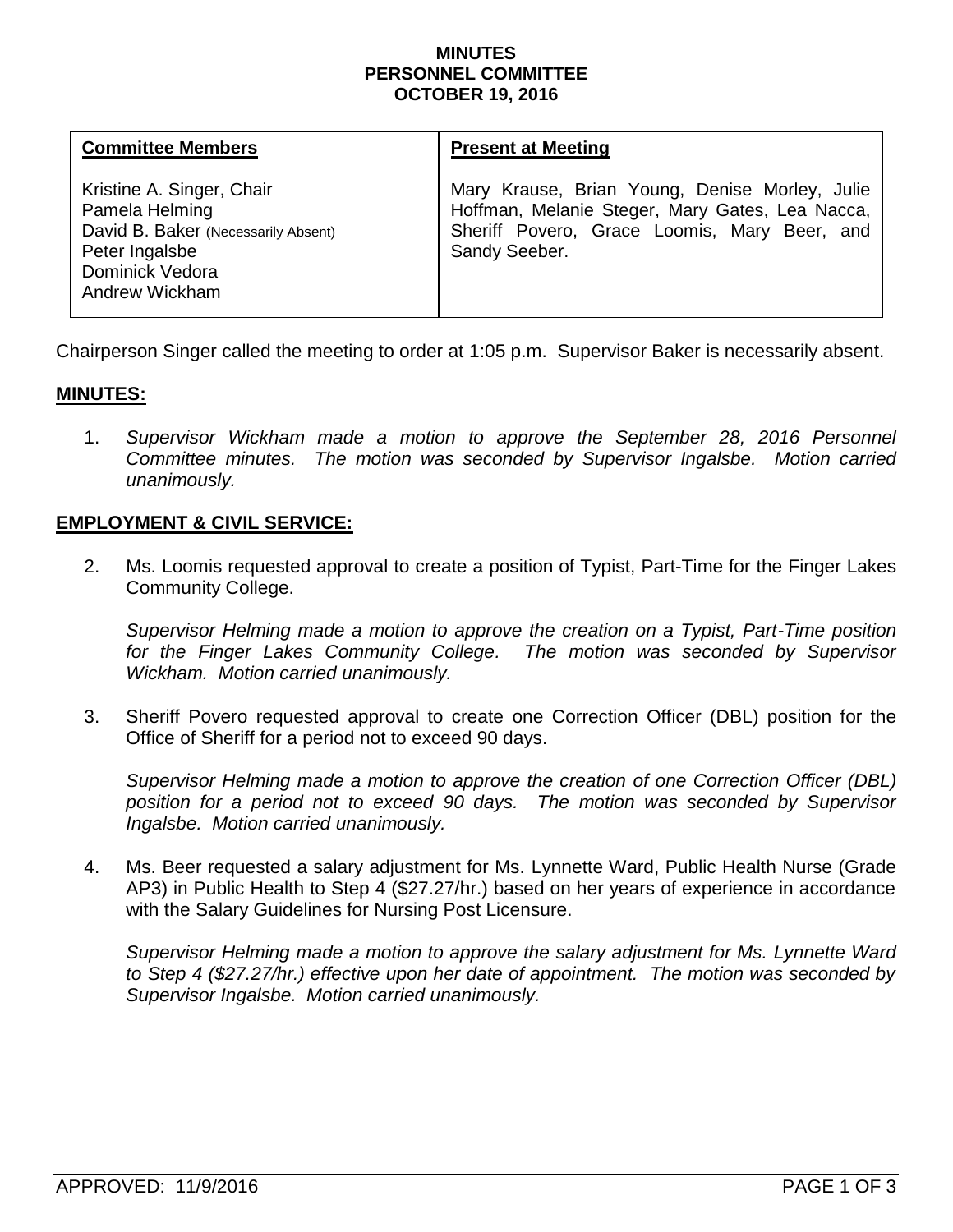#### **MINUTES PERSONNEL COMMITTEE OCTOBER 19, 2016**

# **OTHER:**

5. Ms. Hoffman requested authorization to contract with Finger Lakes Community College for SUNY Workforce Development Grant for 2016-2017.

*Supervisor Wickham made a motion to authorize the contract with Finger Lakes Community College for SUNY Workforce Development Grant for 2016-2017. The motion was seconded by Supervisor Ingalsbe. Motion carried unanimously.*

# **INFORMATION ITEMS:**

- 6. Ms. Morley had the following Human Resource updates:
	- The Health and Wellness Fair/Flu Clinic was held on Tuesday, October 11, 2016. The event was a success with an increase in attendance and flu shots administered.
	- There continues to be an increase in candidates for the continuous civil service examinations for Typist/Office Specialist I and Account Clerk-Typist/Finance Clerk I. The rise can be contributed to the expansion of the residency to include contiguous counties and the increase in advertising/recruitment efforts.
	- The Department of Human Resources held a training for School Superintendents and Business Officials to provide an overview of Civil Service Law and "why we do what we do". Fifteen school representatives attended the training. The Department will also be working with the schools to improve the recruitment process.
	- The County's health insurance broker, Smola Consulting, provided the county with an Affordable Care Act penalty update. The Department of Labor intends to audit all employers with more than 50 employees by the end of 2018. Organizations must maintain 95% compliance in order to avoid penalties and on average the County has maintained 99.9% compliance. HB Solutions provides the county with monthly reports to ensure Affordable Care Act compliance.
	- Open Enrollment will be November 7-18, 2016. Vendors will be available at various locations throughout the county on November 15 and November 17.
	- First Niagara has been selected as the Workers Compensation/DBL third-party administrator as a result of the recent RFP.
	- The House of Representatives passed a bill to delay and phase in the new overtime regulations; however, it must pass Congress so continue to plan for December 1, 2016 as the effective date for implementation.